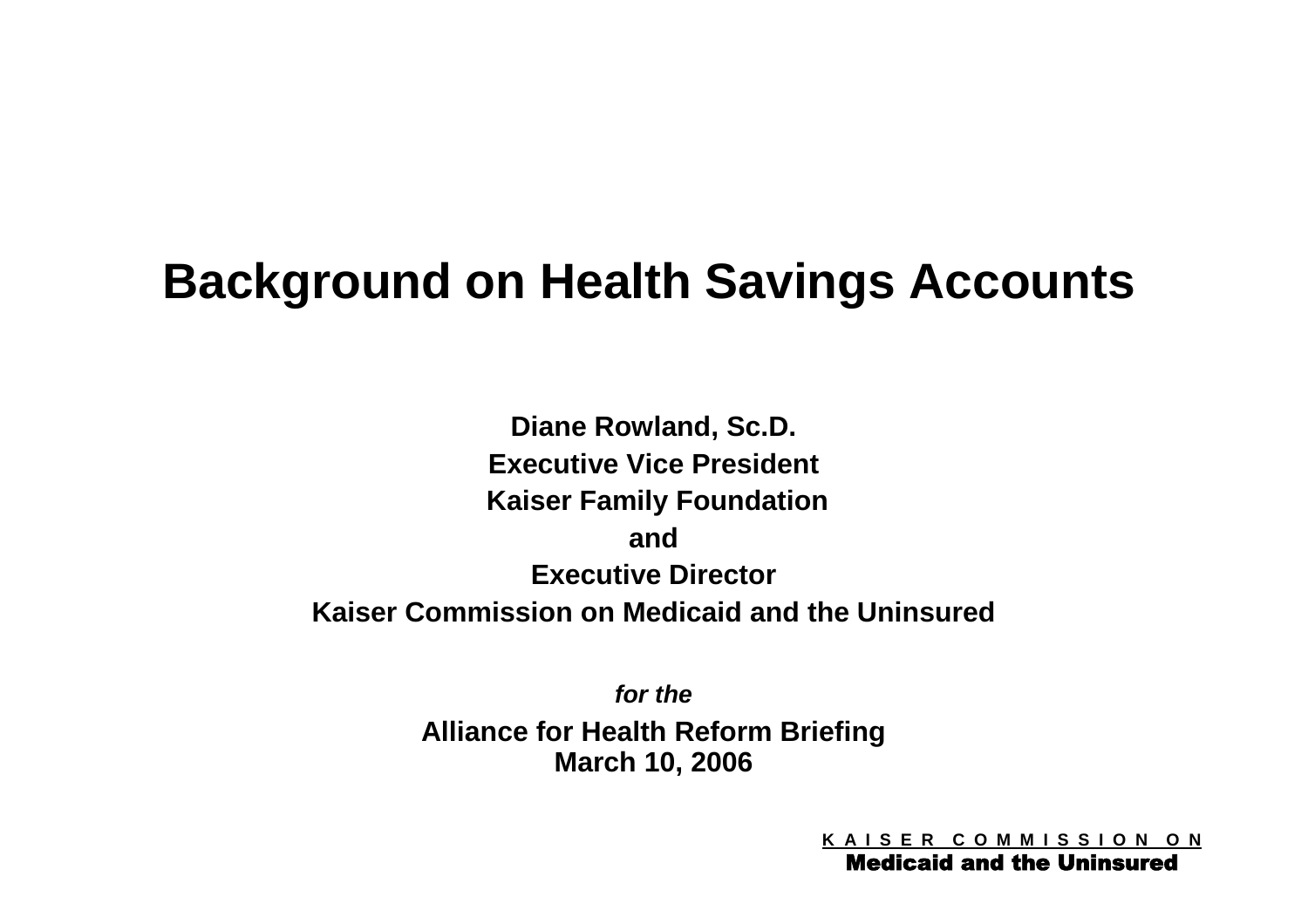## **Health Savings Accounts**

- Health Savings Accounts (HSAs) authorized by Medicare Modernization Act of 2003
- Goal: to make consumers more accountable for health expenses and treatment decisions through HSAs coupled with high deductible health plans (HDHPs)
- Latest attempt by employers and federal government to stem rate of rising health costs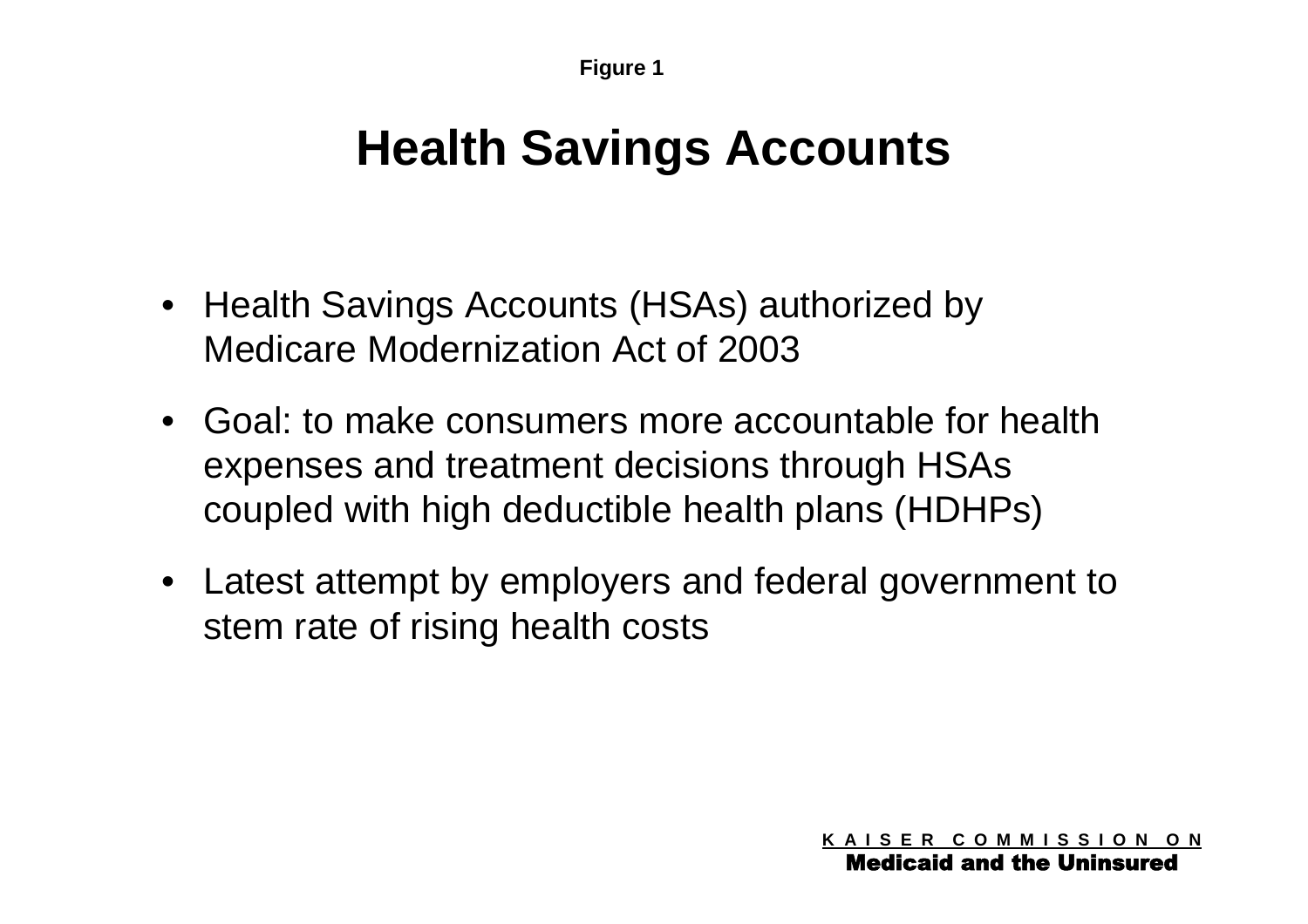# **Basics of Health Savings Accounts**

- Permit tax-preferred contributions by employers or individuals to be used for out-of-pocket health costs
- Can only be created in conjunction with a high deductible health plan; minimum annual deductible and limit on outof-pocket expenditures for covered benefits
- Preventive care allowed outside of deductible
- Withdrawals used to pay for medical expenses exempt from federal income tax
- Created and owned by individuals; not tied to employment
- Annual contributions capped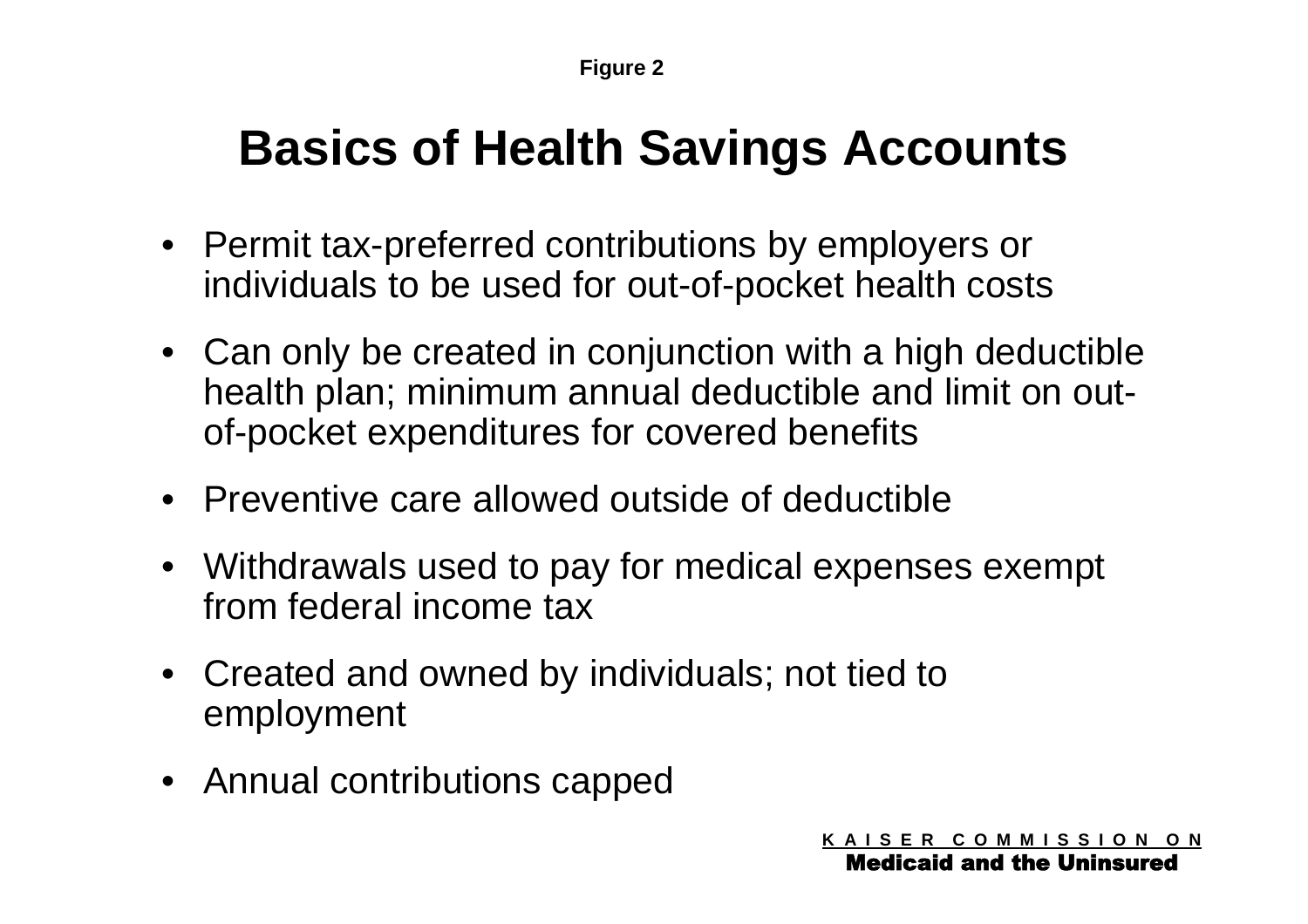#### **Figure 3**

## **HSA-Eligible High Deductible Health Plan Requirements, 2006**

|                                                                 | Single  | Family   |
|-----------------------------------------------------------------|---------|----------|
| <b>HDHP Minimum Annual Deductible</b>                           | \$1,050 | \$2,100  |
| <b>HDHP Maximum Out-of-Pocket</b><br><b>Spending Limit</b>      | \$5,250 | \$10,500 |
| <b>Maximum HSA Contribution:</b><br>the lesser of deductible or | \$2,700 | \$5,450  |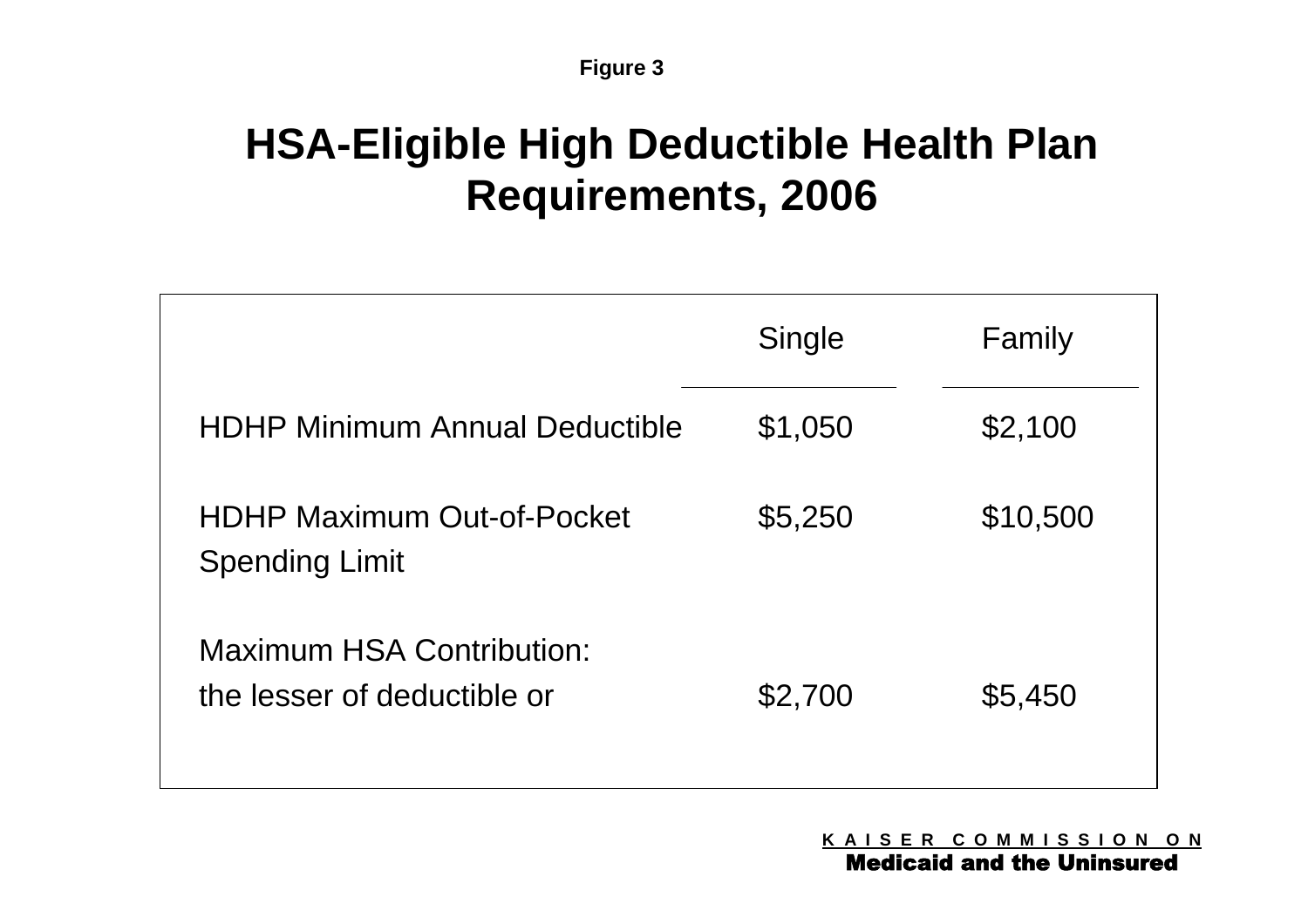#### **Figure 4**

# **Example: High Deductible Plan and HSA**

### **Plan**

- Family Plan
- \$2,500 Deductible
- 20% coinsurance
- \$10,500 out-of-pocket maximum
- Employer Contributes \$1000 to HSA

### **Healthy Family – Under \$1,000 in Medical Bills**

- All medical bills get paid out of HSA
- Potentially some remaining to carry over into the next year

### **One or More Family Members is Sick – \$15,000 in Medical Bills**

- Family pays first \$1,000 in bills out of the HSA
- Next \$1,500 in bills (up to deductible) is paid out of pocket
- 20% of remaining \$12,500 is paid out of pocket (\$2,500)
- **Total cost for family is \$4,000**

Medicaid and the Uninsured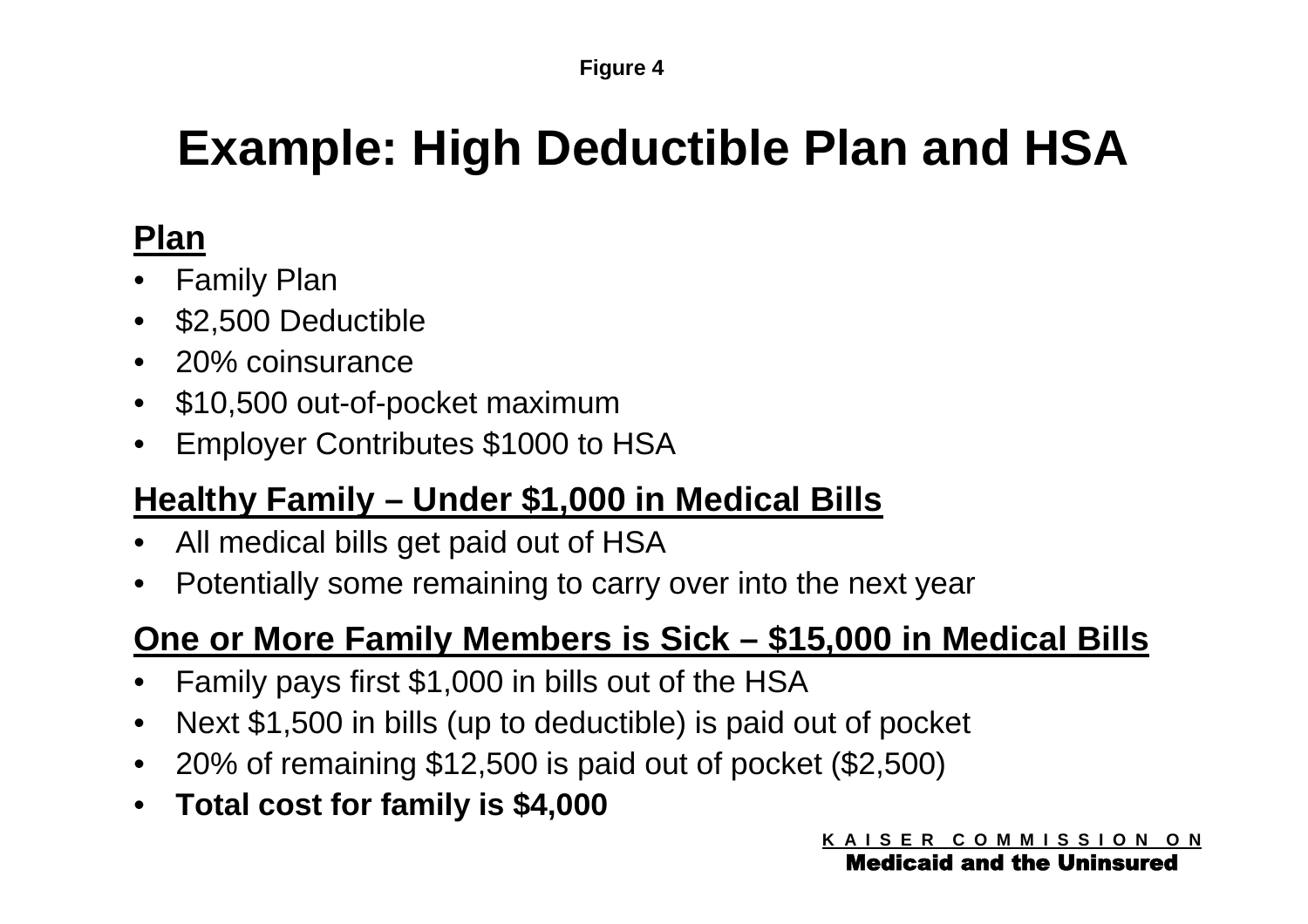# **How Many Are Enrolled?**

- One-fifth of employers offer a high deductible plan (only 12% are HSA-eligible)
- 15% of workers with access to HSA-eligible plan participate  $(810,000$  workers  $= 1.2\%$  overall)
- 1.6 million workers are in high deductible plans with Health Reimbursement Accounts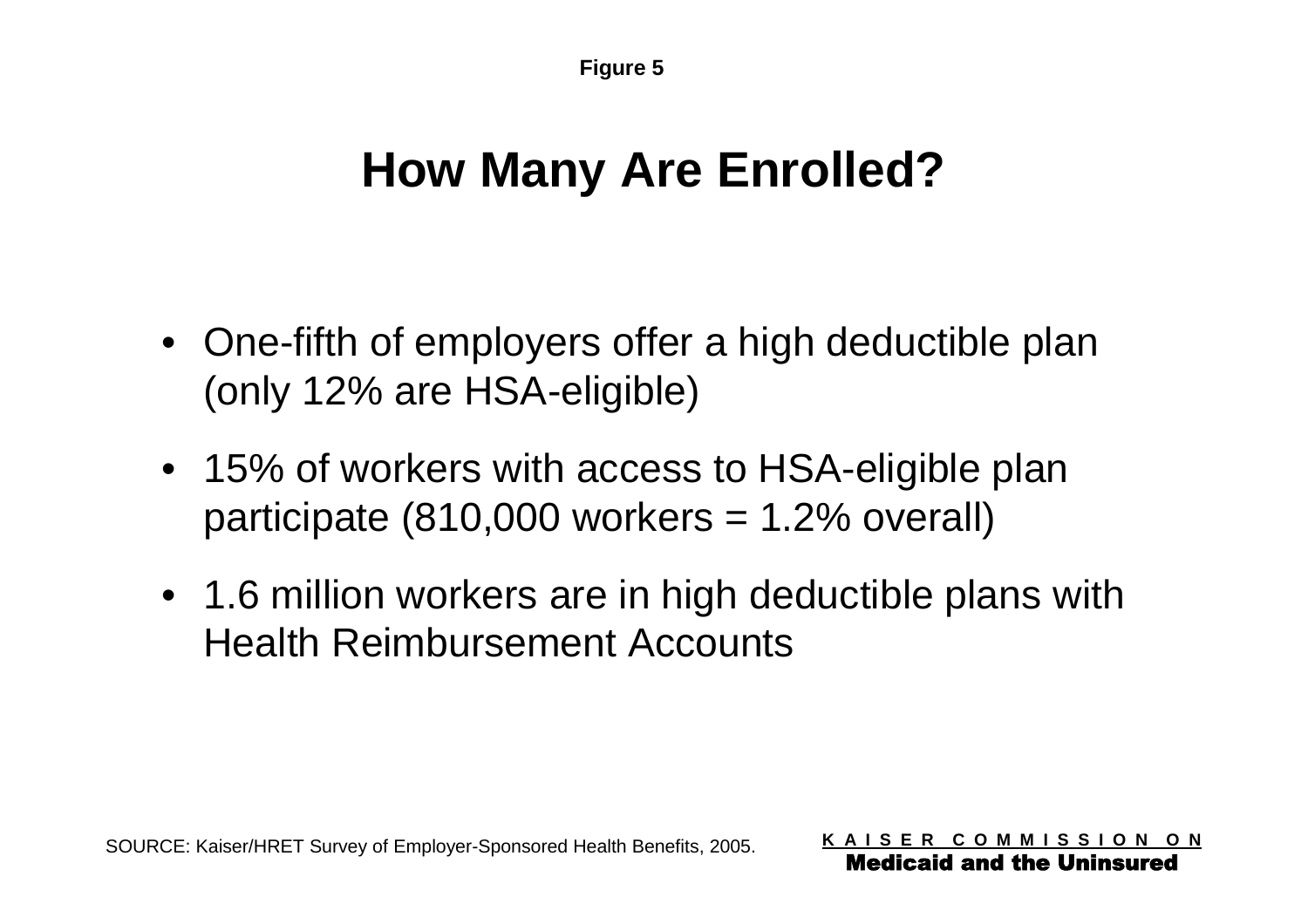## **Among Businesses Offering Health Benefits, Percent Offering High Deductible Health Plans, 2005**



**Total: 2 million employers**

Source: Kaiser/HRET Survey of Employer-Sponsored Health Benefits, 2005.

**K A I S E R C O M M I S S I O N O N** Medicaid and the Uninsured